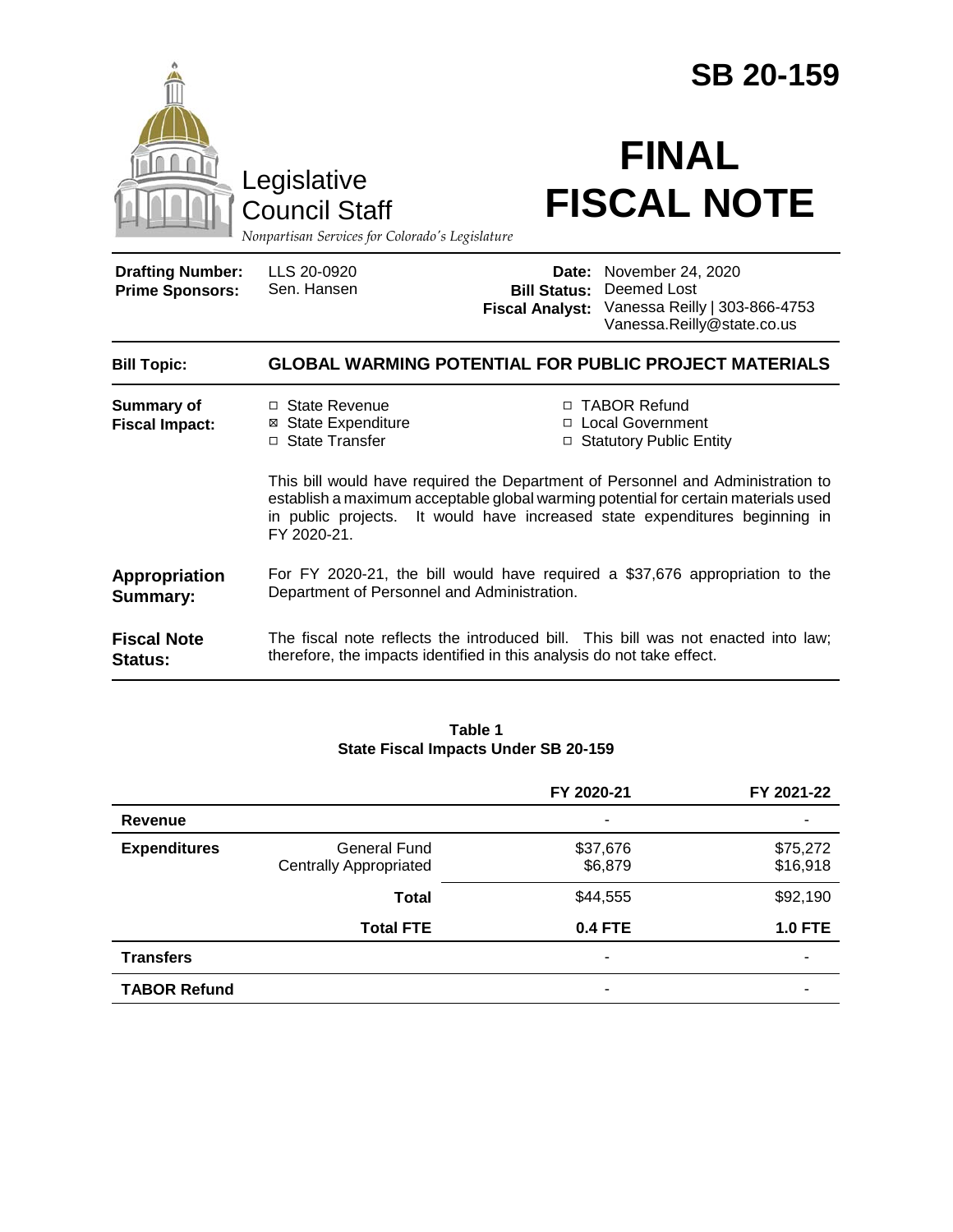November 24, 2020

# **Summary of Legislation**

No later than January 1, 2022, this bill requires that the Office of the State Architect (the office) in the Department of Personnel and Administration (DPA) adopt a policy establishing a maximum acceptable global warming potential for eligible materials used in public capital construction projects. Eligible materials are carbon steel rebar, flat glass, mineral wool board insulation, structural steel, concrete, and cement. The maximum acceptable global warming potential must be set at the industry average, to be determined by consulting nationally or internationally recognized databases of environmental product declarations.

The bill requires the DPA to submit a report to the General Assembly by January 1, 2022, describing the method used to develop the required policy. Beginning January 1, 2024, and every four years thereafter, DPA must review previous standards and may adjust the maximum acceptable global warming potential downward. DPA must also submit a report to the General Assembly by January 1, 2023, regarding any obstacles to implementation, and the effectiveness of the bill in reducing global warming potential.

The bill also requires state agencies that invite bids for a public project to require contractors to submit an environmental product declaration for each eligible material proposed in the project, and prohibits contractors from installing any eligible materials until such declaration is submitted. The global warming potential for proposed construction materials may not exceed the maximum potential set by DPA, though an agency may require a lower potential in an invitation for bids.

Finally, the bill allows the office or a state agency to waive the bill's requirements if a product is not priced or available on a reasonable basis at the time of design or construction.

## **State Expenditures**

The bill increases General Fund expenditures by \$44,555 and 0.4 FTE in FY 2020-21, and by \$92,190 and 1.0 FTE in FY 2021-22 for the DPA. Costs are shown in Table 2 and explained below.

|                                            | FY 2020-21 | FY 2021-22     |  |  |
|--------------------------------------------|------------|----------------|--|--|
| Department of Personnel and Administration |            |                |  |  |
| <b>Personal Services</b>                   | \$30,801   | \$73,922       |  |  |
| <b>Operating Expenses</b>                  | \$675      | \$1,350        |  |  |
| <b>Capital Outlay Costs</b>                | \$6,200    |                |  |  |
| Centrally Appropriated Costs*              | \$6,879    | \$16,918       |  |  |
| <b>Total Cost</b>                          | \$44,555   | \$109,108      |  |  |
| <b>Total FTE</b>                           | 0.4 FTE    | <b>1.0 FTE</b> |  |  |

#### **Table 2 Expenditures Under SB 20-159**

 *\* Centrally appropriated costs are not included in the bill's appropriation.*